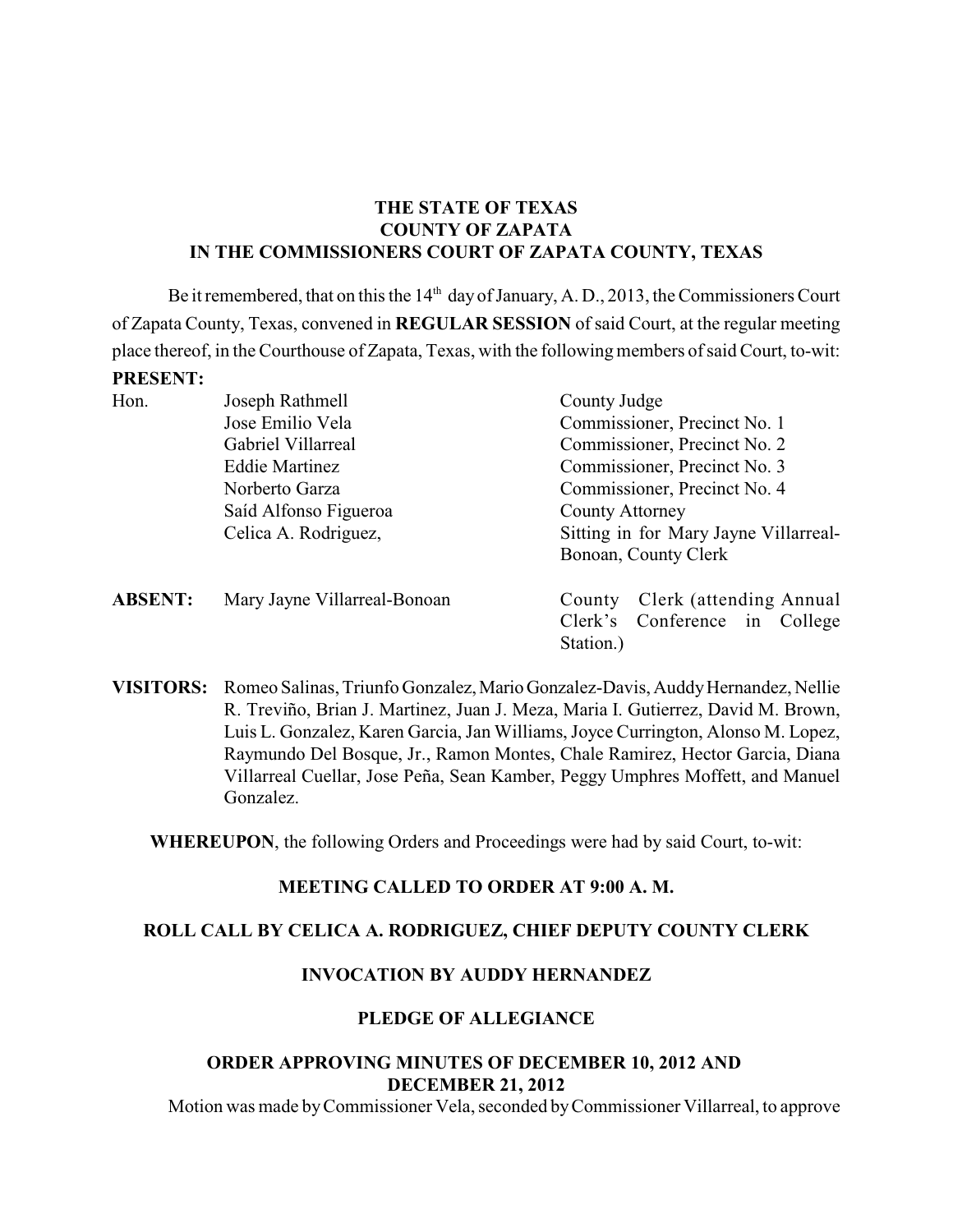the Minutes of **December 10, 2012 and December 21, 2012**, as presented by Mary Jayne Villarreal-Bonoan, County Clerk.

The above motion, being put to a vote, was approved by the affirmative vote of all members of the Court.

#### **MONTHLY REPORT OF ZAPATA FAMILY MEDICAL CLINIC**

Mr. Sean Kamber of Laredo Medical Center presented Commissioners Court with the monthly report for December 2012. The clinic is now using a special hand held device that produces results in approximately 12 minutes.

#### **MONTHLY REPORT BY ZAPATA COUNTY TAX ASSESSOR/COLLECTOR**

Luis Lauro Gonzalez, Zapata County Tax Assessor/Collector, reported that last year's collections reached 79%. No other deposits have been made for Hotel/Motel Tax.

#### **ORDER APPROVING INVOICES**

Motion was made by Commissioner Garza, seconded by Commissioner Martinez, to approve invoices as presented by Triunfo Gonzalez, County Auditor. Commissioner Vela clarified item on page 29.

The above motion, being put to a vote, was approved by the affirmative vote of all members of the Court.

#### **ORDER APPROVING CHECKS ISSUED**

Motion was made by Commissioner Martinez, seconded by Commissioner Garza, to approve checks issued as requested by Hon. Romeo Salinas, County Treasurer. Commissioner Vela clarified item on page 29.

The above motion, being put to a vote, was approved by the affirmative vote of all members of the Court.

### **ORDER APPROVING TREASURER'S REPORT**

Motion was made by Commissioner Garza, seconded by Commissioner Vela, to approve Treasurer's Report as presented by Hon. Romeo Salinas, County Treasurer.

The above motion, being put to a vote, was approved by the affirmative vote of all members of the Court.

#### **PRESENTATION ON CLASSES OFFERED THIS SEMESTER AT ZAPATA COUNTY ADVANCED EDUCATION CENTER**

A presentation was made by Dr. David Brown, Dean of the Zapata County Advanced Education Center. Dr. Brown stated that classes are being offered for this semester and 26 students registered for Distance Learning, however, no high school students enrolled. The Zapata Economic Development Center is working on grants. School funding has run out. Dr. Brown was going to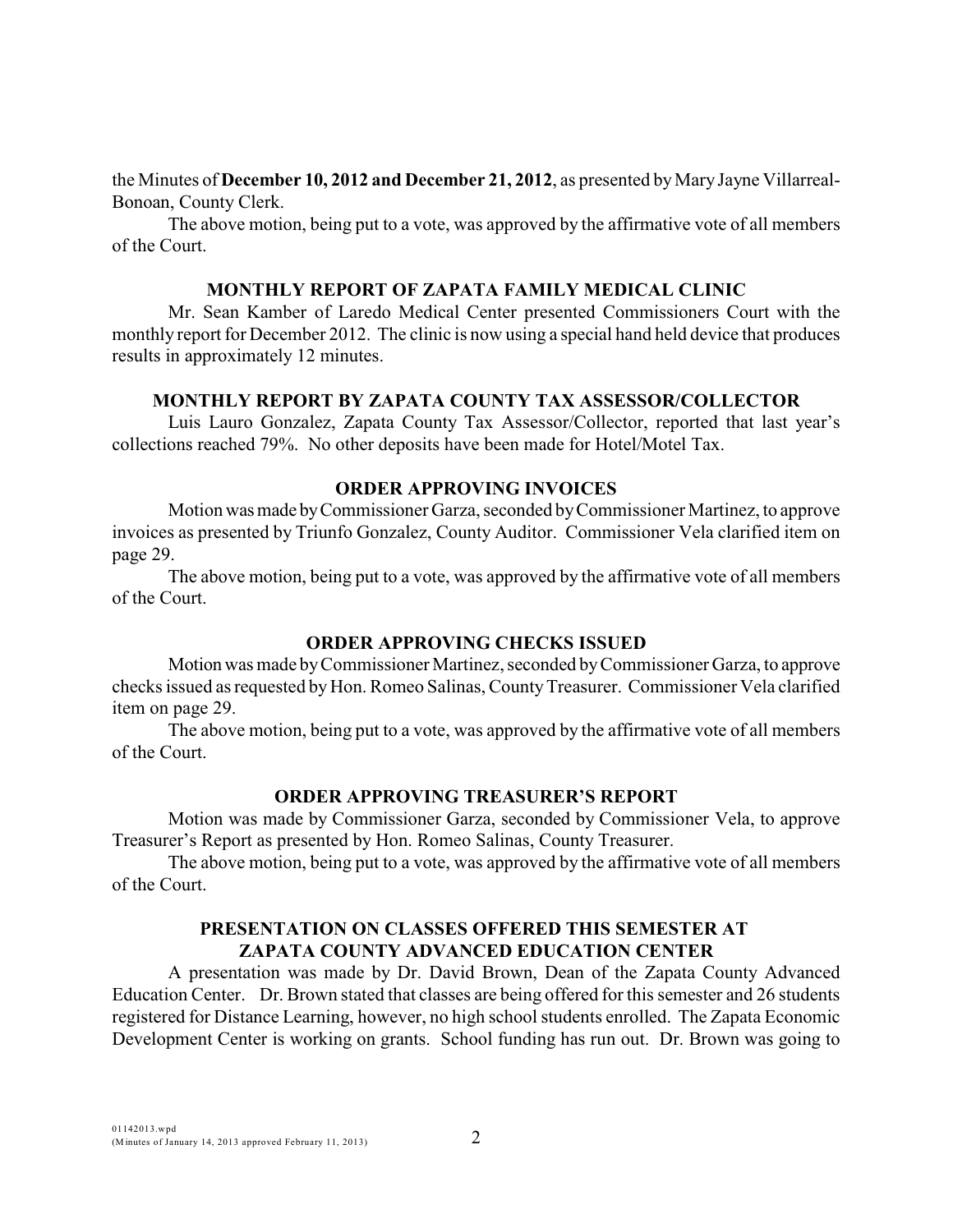utilize funds donated by a local family, however, the family does not want the funds to be used for salaries.

Dr. Brown resigns effective today, if grant comes in, he can be contacted or they can hire someone else. Dr. Brown and Victor Gonzalez will continue to wait for grants to come in. They will start and set up classes that are going to begin. The County Attorney explained that they cannot provide funds for him. The court will be kept informed of what happens.

## **UPDATE AND STATUS REPORT BY FLORES AUDITING PLLC REGARDING A REQUESTED AUDIT FOR SPECIAL ACCOUNT NUMBER 1098977 APPROVED AUGUST 2012**

No action was taken on request by Commissioner Vela regarding request for an update and status report by Flores Auditing PLLC regarding a requested audit for special account number 1098977 which was approved August 2012. Commissioner Vela stated that the audit has not been done. The audit was approved and he would like a report as soon as possible. Checks from the Marshall's office stopped coming in to the Treasurer's Office. Commissioner Vela further stated, that as a concerned citizen, he would like to see this done. The audit is for 2009-2012 and Commissioner Martinez and Triunfo Gonzalez will get together with Jorge Martinez and work on the requested audit.

## **ORDER APPROVING EXTENSION OF WATER SERVICE TO AGUA DULCE RANCHETTE SUBDIVISION**

Motion was made by Commissioner Garza, seconded by Commissioner Vela, to approve the extension of water service to the Agua Dulce Ranchette Subdivision as requested by Hon. Joe Rathmell, County Judge. There is an existing utility easement through these ranchettes and water service will be extended from Zapata Hotshot to Old Zapata Hwy 83 for 816 feet of line.

The above motion, being put to a vote, was approved by the affirmative vote of all members of the Court.

## **ORDER ASSIGNING ADDITIONAL DUTY OF TRANSPORTATION DEPARTMENT DIRECTOR TO BRIAN MARTINEZ**

Motion was made by Commissioner Garza, seconded by Commissioner Martinez, to approve to assign the additional duty of Transportation Department Director to Brian Martinez as requested by Joe Rathmell, County Judge. Mrs. Laura Guerra retired, therefore, Judge Rathmell requests that this position be eliminated and assign said duties to Brian Martinez. Judge Rathmell suggests that Brian Martinez be given a stipend in the amount of \$4,000.00 for a total salary of \$32,225.00.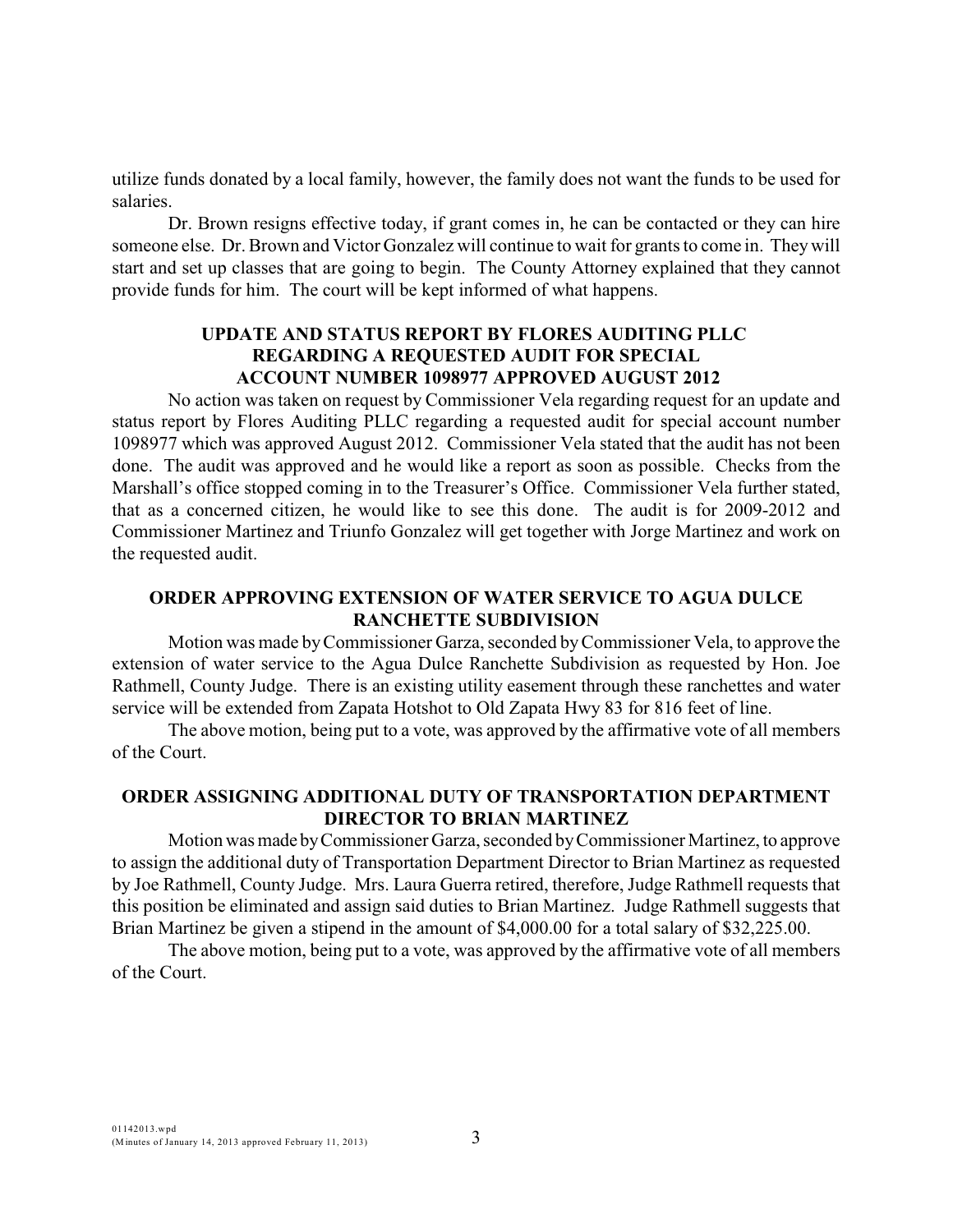## **NO ACTION WAS TAKEN ON REQUEST TO ESTABLISH A POLICY FOR TRANSFER OF OWNERSHIP OF ANY PROPERTY ON ZAPATA COUNTY PROPERTY TAX ROLL AND TO SET MINIMUM STANDARDS AND/OR GUIDELINES FOR THESE PROPOSED PROPERTY TRANSFERS IN ACCORDANCE WITH PROPERTY AND TAX LAWS OF THE STATE OF TEXAS**

No action was taken on request by Commissioner Vela regarding request to establish a policy for the transfer of ownership of any property on the Zapata County Property Tax Roll and to set minimum standards and/or guidelines for these proposed property transfers in accordance with the property and tax laws of the State of Texas. Commissioner Vela spoke to Webb County Tax Assessor Collector, Pat Barrera. Appraisal District needs to make changes in transfer of ownership procedures.

## **ORDER APPROVING FUNDING FOR ONE YEAR IN AN AMOUNT OF \$45,000.00 (\$3,750.00 PER MONTH) FOR OPERATION OF BOYS AND GIRLS CLUB MATCHING FUNDING ALREADY APPROVED BY ZAPATA COUNTY INDEPENDENT SCHOOL DISTRICT**

Motion was made by Commissioner Garza, seconded by Commissioner Villarreal, to approve funding for one year in the amount of \$45,000.00 (\$3,750.00 per month) for the monthly operation of the Boys and Girls Club, thereby, matching funding already approved by Zapata County Independent School District. Funding to be continued monthly, paid from the Tobacco Fund and having as a prerequisite a quarterly financial report from the Boys and Girls Club Board of Directors as requested by Hon. Triunfo Gonzalez, County Auditor.

The above motion, being put to a vote, was approved by the affirmative vote of all members of the Court.

### **ORDER APPROVING LEASE AGREEMENT WITH ZAPATA COUNTY APPRAISAL DISTRICT**

Motion was made by Commissioner Garza, seconded by Commissioner Vela, to approve a lease agreement with the Zapata County Appraisal District, with no changes, as requested by Hon. Triunfo Gonzalez, County Auditor.

The above motion, being put to a vote, was approved by the affirmative vote of all members of the Court.

# **ORDER APPROVING CHANGES TO PERSONNEL AS PRESENTED BY SHERIFF ALONSO M. LOPEZ**

Motion was made by Commissioner Garza, seconded by Commissioner Martinez, to approve changes to personnel at Zapata County Sheriff's Office, as requested by Hon. Alonso M. Lopez, County Sheriff.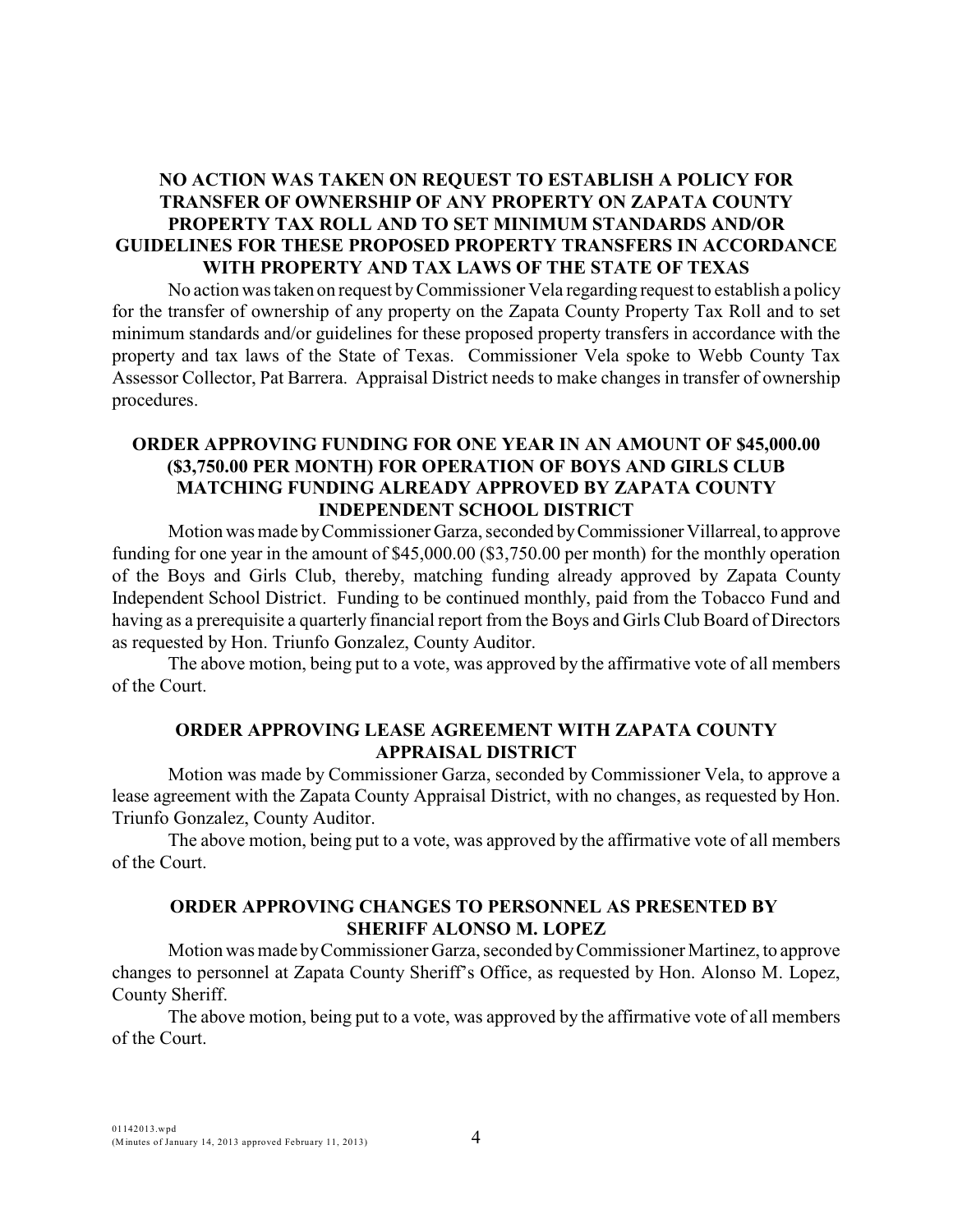#### **Ray del Bosque reported on Regional and Federal Inmates**

Ray Del Bosque gave a brief report on monies received for Regional and Federal inmates as follows:

Regional October \$95,000.00 November \$80,432.42 December \$93,498.52

Federal

October \$16,080.00 November \$16,080.00 December \$23,800.00

## **ORDER APPROVING MATCHING FUNDS FROM TOBACCO SETTLEMENT FUND IN AN AMOUNT OF \$10,000.00 PAYABLE TO SOUTH TEXAS FOOD BANK FOR ZAPATA KIDS CAFÉ**

Motion was made by Commissioner Garza, seconded by Commissioner Martinez, to approve matching funds from the Tobacco Settlement fund in the amount of \$10,000.00 payable to the South Texas Food Bank for the Zapata Kids Café. Border Patrol and other agencies will be brought in to teach the children about the dangers of tobacco use as requested by Hon Romeo Salinas, County Treasurer.

The above motion, being put to a vote, was approved by the affirmative vote of all members of the Court.

## **ORDER APPROVING ADVERTISEMENT FOR ONE WATER PLANT OPERATOR TRAINEE POSITION TO BE FUNDED FROM SLOT #20**

Motion was made by Commissioner Garza, seconded by Commissioner Martinez, to approve the advertisement for one (1) Water Plant Operator Trainee position. This position will be funded from slot #20 at a starting salary of \$10.18 per hour as requested by Carlos Treviño, Jr., Water Plant Manager.

The above motion, being put to a vote, was approved by the affirmative vote of all members of the Court.

## **ORDER APPROVING PAY INCREASE FOR WATER PLANT SUPERVISOR DOMINGO CASTAÑEDA WHO HAS FULFILLED TCEQ EDUCATIONAL REQUIREMENTS AND HAS ACHIEVED A CLASS B WATER PLANT OPERATOR'S LICENSE**

Motion was made by Commissioner Garza, seconded by Commissioner Vela, to approve a pay increase for Water Plant Supervisor Domingo Castañeda from \$14.45 per hour to \$16.45 per hour. Mr. Castañeda has fulfilled all TCEQ educational requirements and has successfully achieved a Class B Water Plant Operator's license as requested by Carlos Treviño, Jr., Water Plant Manager. To be paid out of line item 80-600-227 for increase for license stipend.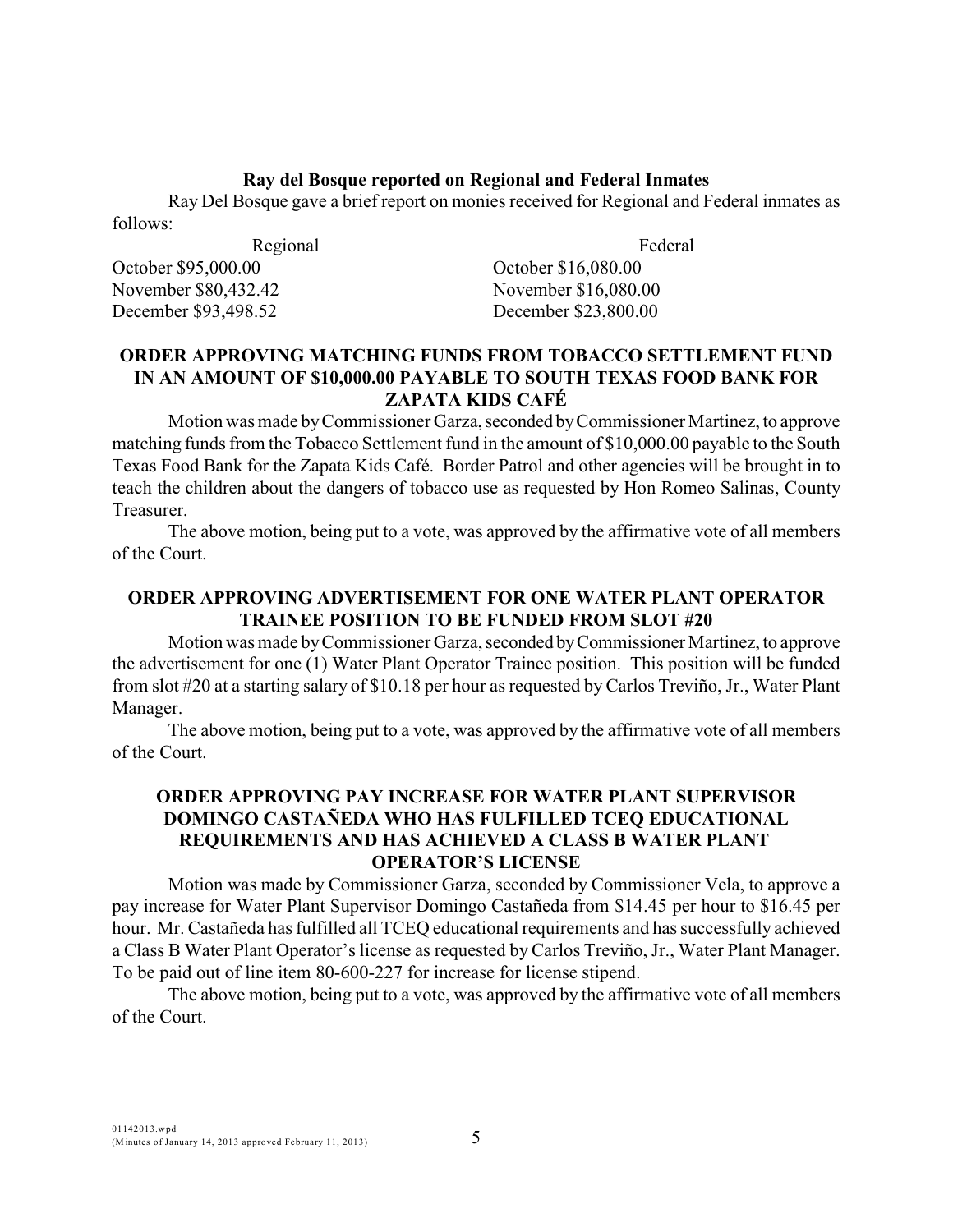## **ORDER APPROVING A ZERO DOLLAR AMOUNT CHANGE ORDER FOR ZAPATA COUNTY TEXAS DEPARTMENT OF TRANSPORTATION UTILITY RELOCATION PROJECT**

Motion was made by Commissioner Vela, seconded by Commissioner Garza, to approve a zero dollar amount change order for the Zapata County Texas Department of Transportation Utility Relocation Project as requested by Manuel Gonzalez, Premier Engineering.

The above motion, being put to a vote, was approved by the affirmative vote of all members of the Court.

# **ORDER APPROVING PURCHASE OF NEW BUS FOR NUTRITION CENTER THROUGH TEXAS DEPARTMENT OF TRANSPORTATION**

Motion was made by Commissioner Garza, seconded by Commissioner Martinez, to approve the purchase of a new 8 passenger bus in an amount of \$38,000.00 for the Nutrition Center through the Texas Department of Transportation, to be paid from reimbursed monies, as requested by Nellie Treviño, Personnel Director.

The above motion, being put to a vote, was approved by the affirmative vote of all members of the Court.

### **ORDER APPROVING INSTALLATION OF SPEED HUMP AT 5408 MERCEDES LANE**

Motion was made by Commissioner Vela, seconded by Commissioner Garza, to approve the installation of a speed hump at 5408 Mercedes Lane as requested by Hon Eddie Martinez, Commissioner Pct. 3.

The above motion, being put to a vote, was approved by the affirmative vote of all members of the Court.

#### **ORDER APPROVING LINE ITEM TRANSFERS**

Motion was made by Commissioner Garza, seconded by Commissioner Villarreal, to approve the following line item transfers:

|     | From: 49 <sup>th</sup> District Court | 10-435-462                     | <b>Equipment Rental</b> | \$2,000.00 |
|-----|---------------------------------------|--------------------------------|-------------------------|------------|
| To: | District Clerk                        | 10-450-462                     | <b>Equipment Rental</b> | \$2,000.00 |
|     | From: 49 <sup>th</sup> District Clerk | 10-432-311                     | <b>Equipment Rental</b> | \$850.00   |
|     | To: District Clerk                    | 10-450-462                     | <b>Equipment Rental</b> | \$850.00   |
|     | From: 49 <sup>th</sup> District Court | 10-435-335                     | Equipment               | \$2,550.00 |
|     | To: District Clerk                    | 10-450-462                     | <b>Equipment Rental</b> | \$2,550.00 |
|     | From: 49 <sup>th</sup> District Court | 10-432-335                     | Equipment               | \$200.00   |
|     | To: District Clerks                   | 10-450-311                     | Postage                 | \$200.00   |
|     |                                       | $\tau$ <i>solve i</i> $\tau$ i |                         |            |

as requested by Hon. Jose A. Lopez,  $49<sup>th</sup>$  District Judge.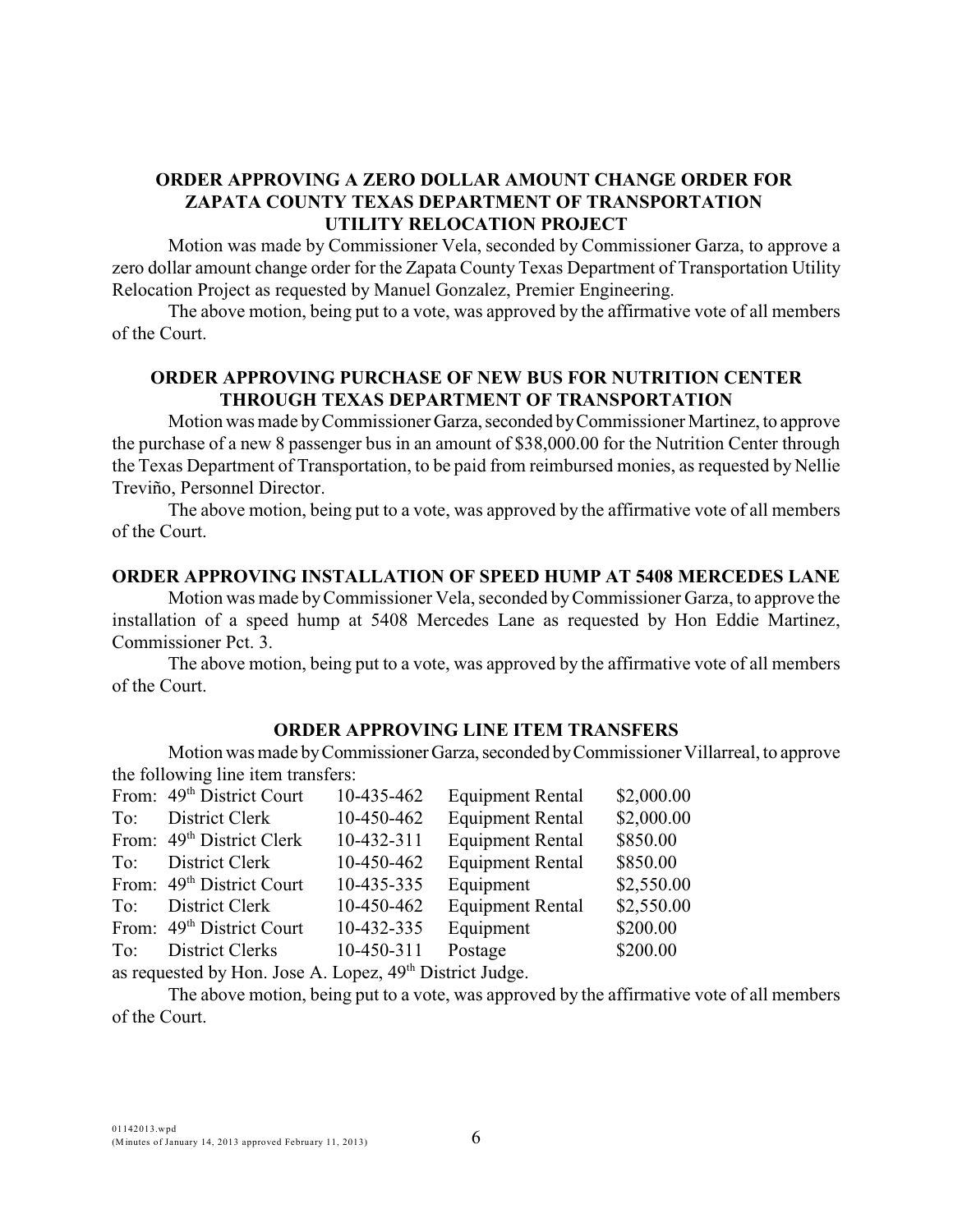## **ORDER APPROVING RESOLUTION IN SUPPORT OF REINSTATEMENT OF PARK FUNDING FOR TEXAS PARKS AND RECREATION PROGRAM OF TEXAS PARKS AND WILDLIFE DEPARTMENT**

Motion was made by Commissioner Garza, seconded by Commissioner Vela, to approve a resolution in support of reinstatement of park funding for the Texas Parks and Recreation Program of the Texas Parks and Wildlife Department as requested by Carlos Colina-Vargas, Colina-Vargas & Associates.

The above motion, being put to a vote, was approved by the affirmative vote of all members of the Court.

Mario Gonzalez-Davis addressed Commissioners' Court and stated that the hang gliders are planning the annual trip to Zapata.

Mr. Hector Uribe also addressed the Court and stated that funding of education took a cut and he will now have to try to access monies from the Senate.

## **MOTION WAS MADE BY COMMISSIONER GARZA, SECONDED BY COMMISSIONER MARTINEZ, TO ENTER INTO EXECUTIVE SESSION**

## **MOTION WAS MADE BY COMMISSIONER GARZA, SECONDED BY COMMISSIONER MARTINEZ, TO RETURN TO REGULAR SESSION**

## **NO ACTION WAS TAKEN IN EXECUTIVE SESSION (NO ITEM IN AGENDA FOR EXECUTIVE SESSION) THIS SESSION WAS FOR CONSULTATION WITH ATTORNEY ONLY**

#### **ADJOURN**

Motion to adjourn was made by Commissioner Garza, seconded by Commissioner Martinez, and being put to a vote, was approved by the affirmative vote of all members of the Court.